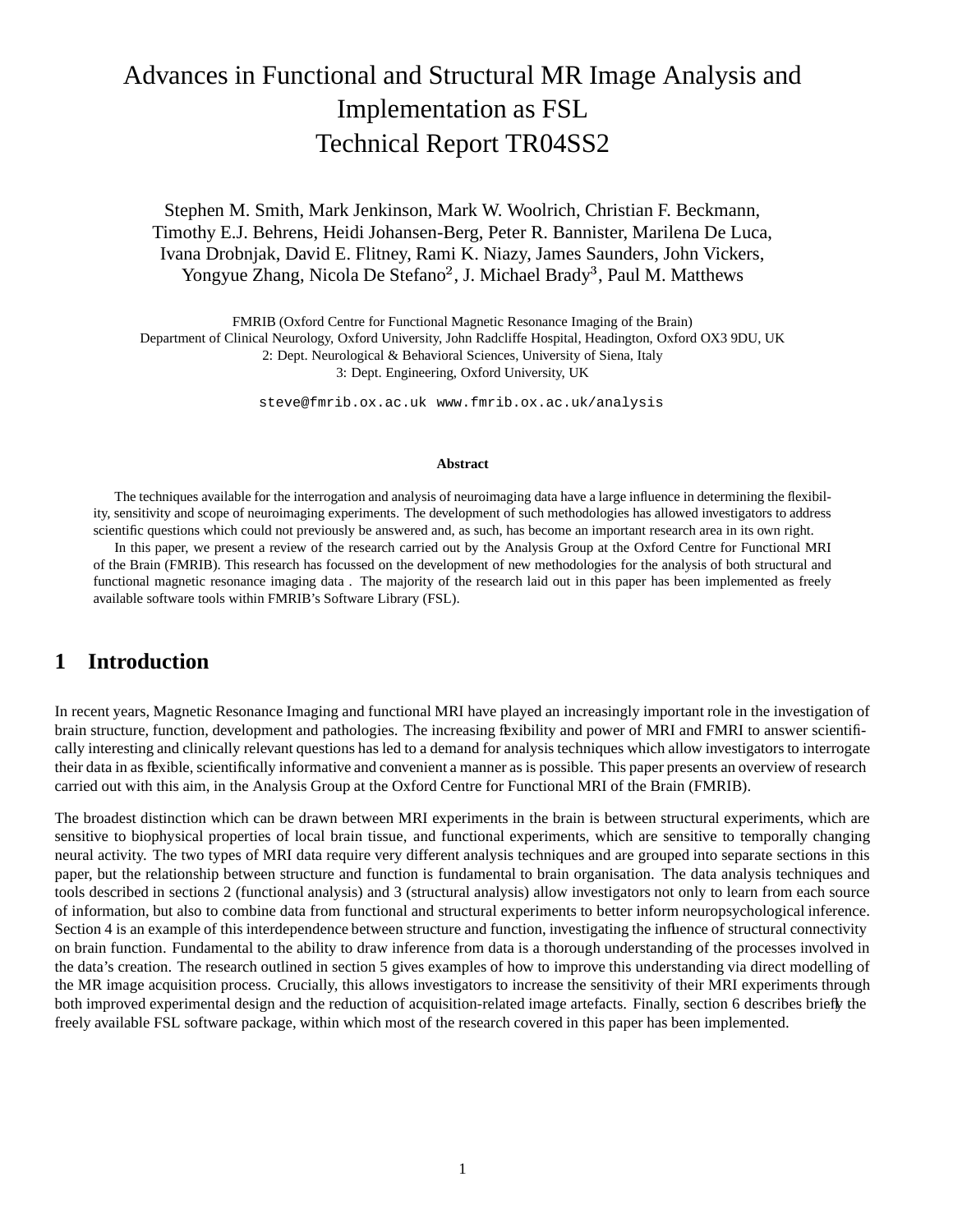

Figure 1: Relative efficiency when using prewhitening or colouring for dealing with temporal autocorrelation, for four different types of regressor  $(SE = single-event, ISI = inter-stimulus interval)$ 

### **2 Functional MRI Analysis Research**

The fundamental challenge in the analysis of functional MRI experiments is to identify voxels that show signal changes varying with changing brain states. This is a difficult problem: firstly because the signal to noise ratio is generally poor, with the activation signal being often no larger than the noise level; secondly, the neurophysiology which couples the underlying brain activity to the measured response in FMRI is complex and generally poorly understood; and thirdly, the noise consists of a complex blend of spatio-temporal deterministic and stochastic components due to physiological and scanner-based artefacts.

Advancesin data modelling have the potential to greatly increase our ability to detect neural activations and investigate brain function using FMRI. This section reviews research carried out by FMRIB to tackle these issues. This includes our research within the modelbased voxelwise general linear model (GLM) for modelling single-session data (FILM), and the Bayesian method for analysing multiple sessions/subjects (FLAME). FEAT is a complete GUI-based tool for model-based FMRI analysis, built around FILM and FLAME, as well as other low-level tools such as FLIRT image registration.

Complementary to the model-based analyses, MELODIC uses independent component analysis to carry out "temporal model-free" exploratory analysis. This approach is able to identify signal and structured noise in FMRI data without needing to be given a temporal model.

We complete this section with recent development in the area of inference ("thresholding"), using spatial mixture modelling to address some of the limitations associated with the current common practice of linear data smoothing and null hypothesis testing.

#### **2.1 FILM - Voxelwise Timeseries Analysis**

In FMRI statistical analysis there are problems with accounting for temporal autocorrelation (the intrinsic smoothness in each voxel's timeseries). Unless this is correctly accounted for, the timeseries analysis is at best inefficient (in terms of sensitivity to true activation) and at worst statistically invalid. Commonly, techniques have utilised temporal filtering strategies to either shape these autocorrelations, or remove them. Shaping, or "colouring", attempts to negate the effects of not accurately knowing the intrinsic autocorrelations by imposing known autocorrelation via further smoothing. Removing the autocorrelation, or "prewhitening", gives the best linear unbiased estimator, if the autocorrelation can be accurately estimated.

In [43] we demonstrated that when using block designs, colouring can be used with minimal loss of efficiency. However, as shown in figure 1, for single-event designs with randomized intervals, jittering or just very short intervals, colouring is much less efficient and hence prewhitening is desirable. It had previously been suggested that sufficiently accurate estimates of the autocorrelation are currently not available to give prewhitening acceptable accuracy [18]. To overcome this, we developed the following methodology for accurate voxelwise autocorrelation estimation. Firstly, high-pass filtering needs to be performed as a preprocessing step to remove the worst of the large-scale, non-stationary components and low frequency noise. Secondly, we investigated various methods of initial estimation (and regularisation) of the autocorrelation coefficients, finding that applying a Tukey taper to the raw estimates (to smoothly "roll off" higher lags) gave the best results. Thirdly, spatial smoothing of the resulting autocorrelation estimates was found to be important in reducing bias further. The autocorrelation was found to vary considerably between matter types (with higher autocorrelation in the grey matter than in white). Therefore, we apply non-linear spatial smoothing [32] to the autocorrelation coefficients, only smoothing within matter type.

Using the above approach we were able to demonstrate close to zero bias at probability levels as low as  $0.00001$  [43]. We thus obtain optimally efficient estimation of the model parameters, giving greater sensitivity to activation than if colouring were used. Furthermore, even with this more flexible model, we are able to find the autocorrelation function at a voxel level, i.e., do not need to rely, in order to obtain robustness, on relatively inaccurate *global* estimation. This approach has been implemented as FILM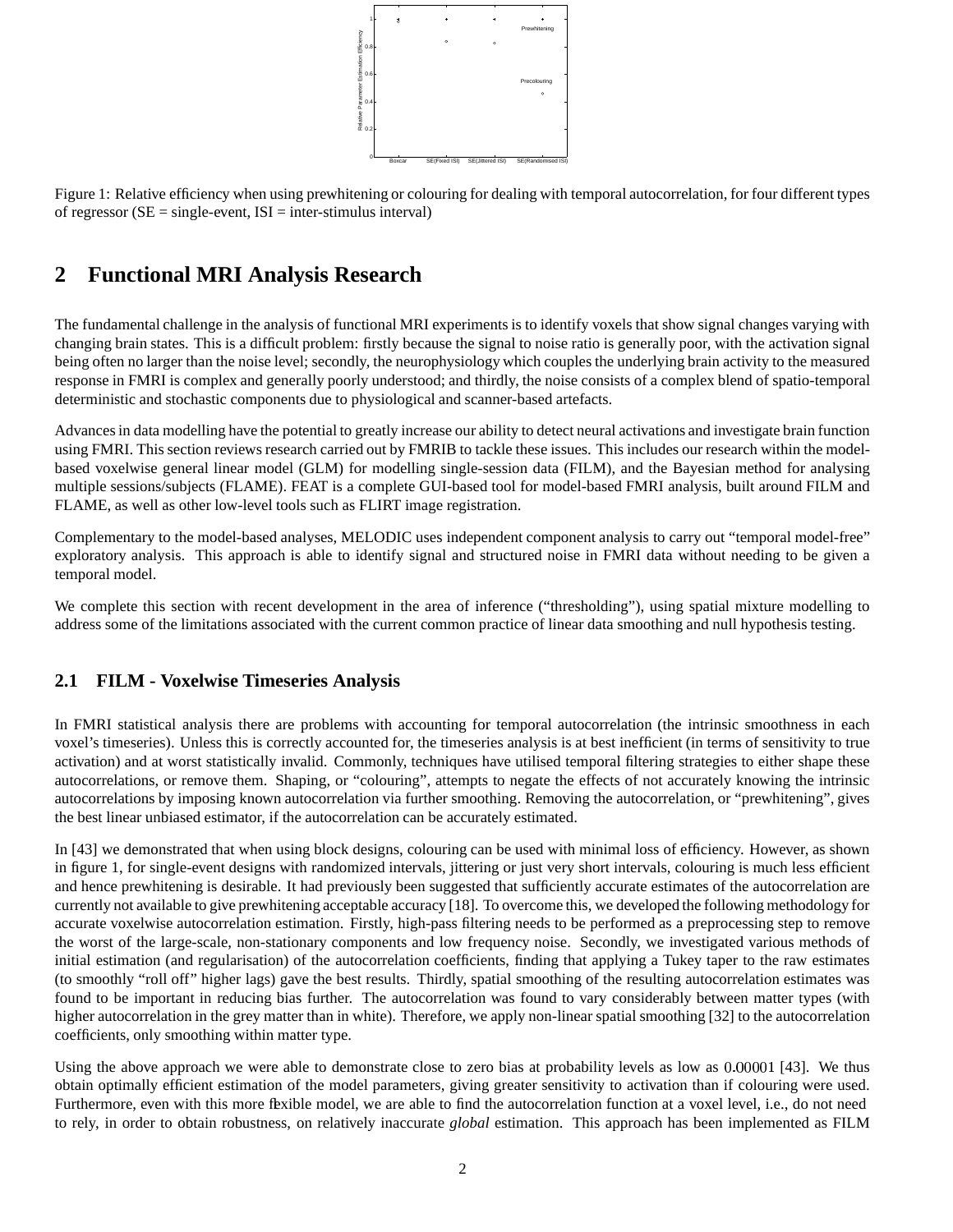### **2.2 FLAME - Multi-Level Modelling for Group Analysis**

FMRI studies are typically used to address questions about activation effects in populations of subjects. This involves a multi-subject and/or multi-session approach where data are analysed in such a way as to allow for hypothesis tests at the group level [19]. In order to be able to generate results that accurately extend to the wider population, we need to account for the fact that these limited samples from the population are random quantities with associated random effects variances. We can formulate the problem of group statistics hierarchically [3]; the different levels of the hierachy could be separate GLMs at within-session level, within-subject-cross-session level and cross-subject level.

In [17] the hierarchical model is approached using all time-series data as input to a single "all-in-one" analysis. However, in neuroimaging, where the human and computational costs involved in data analysis are relatively high, it is desirable to be able to make top-level inferences using the *results* of separate lower-level analyses without the need to re-analyse the lower-level data, an approach commonly referred to as the summary statistics approach to FMRI analysis [19]. In [3] we showed that top-level inference using the "split-level summary statistics" approach can be made exactly equivalent to an all-in-one approach if we feed up the correct summary statistics (in particular, the covariances from lower levels). It was demonstrated that by taking into account lower-level covariances and heterogeneity, a substantial increase in higher-level z-statistic is possible. Another reason for wanting to carry up lower-level covariances to higher-level analyses is that it is not then necessary for lower-level design matrices to be identical (i.e., "balanced designs" - for example having the same number of time points or event timings).

The investigations covered in [3] assume that all variance components are *known*; taking this work further, in [39], using a fully Bayesian approach, we show the split-level model equivalence taking into account that the variance components are *unknown*.

There are three main contributions presented in [39]. Firstly, "reference priors" were introduced to neuro-imaging; due to the typically small numbers of sessions or subjects in neuro-imaging the choice of prior is critical. Secondly, two practical inference techniques were developed for multi-level hierarchies: a fast approach using maximum a posterior estimates and a slower, more accurate approach using Markov Chain Monte Carlo (MCMC). Thirdly, it was shown that we can infer on the top-level of multilevel hierarchies by inferring on the split levels separately and passing summary statistics (multivariate non-central t-distributions) between them. The use of the lower-level covariance information contained in these summary statistics overcomes the "negative variance" problem experienced using previous approaches to split-level analyses [19].

This research has been implemented as FLAME (FMRIB's Local Analysis of Mixed Effects), the higher-level modelling tool used inside FEAT. One additional advantage of using FLAME is that it is easy to model and estimate different variances for different groups of subjects in the model. For example, an unpaired two-group comparison (e.g. between controls and patients) can be analysed with separate estimates of variance for each group.

### **2.3 FEAT - A Complete Tool for Model-Based FMRI Analysis**

FEAT is an advanced GLM-based FMRI analysis tool with a straightforward but powerful GUI (graphical user interface), carrying out data preprocessing (including slice timing correction and MCFLIRT motion correction - see below); first-level GLM timeseries analysis with prewhitening (FILM); registration to subject-specific structural images and standard space (FLIRT); and fully generalised mixed-effects group analysis using Bayesian estimation techniques (FLAME).

FEAT has been developed with two goals in mind; to use the most sophisticated image processing/statistical methodologies available (FILM, FLAME, FLIRT etc.), whilst at the same time making the user interface as intuitive and simple as possible, though allowing fully general/flexible analysis design. Complete analysis for a single simple FMRI experiment can often be set up in less than 1 minute, whilst a highly complex experiment typically need take no longer than 5 minutes to set up. The FEAT programs then typically take 10-30 minutes to run (per first-level session), producing a web page analysis report (including activation overlay images, activation cluster tables, time-course plots of data vs model, registration overlay images and an "Analysis Methods" paragraph describing the exact analysis carried out, including references). Multiple experiments having the same design can be analysed with a single setup. A complete setup can be saved to file, for easy reloading, amendment and re-running later, or to be used in script-based analysis of multiple experiments.

In [31] 33 supposedly identical FMRI sessions from the same subject were analysed, partly to investigate the nature of session variability (as a follow-up to the original investigation using this data [28]), and partly to compare the different preprocessing, registration and time series statistical options in FEAT and SPM. The general conclusion (regarding the latter issue) was that both with respect to preprocessing/registration and time series modelling, less "extra" apparent session variability was induced by the FEAT processing modules, suggesting higher accuracy. Similar results were reported in [9].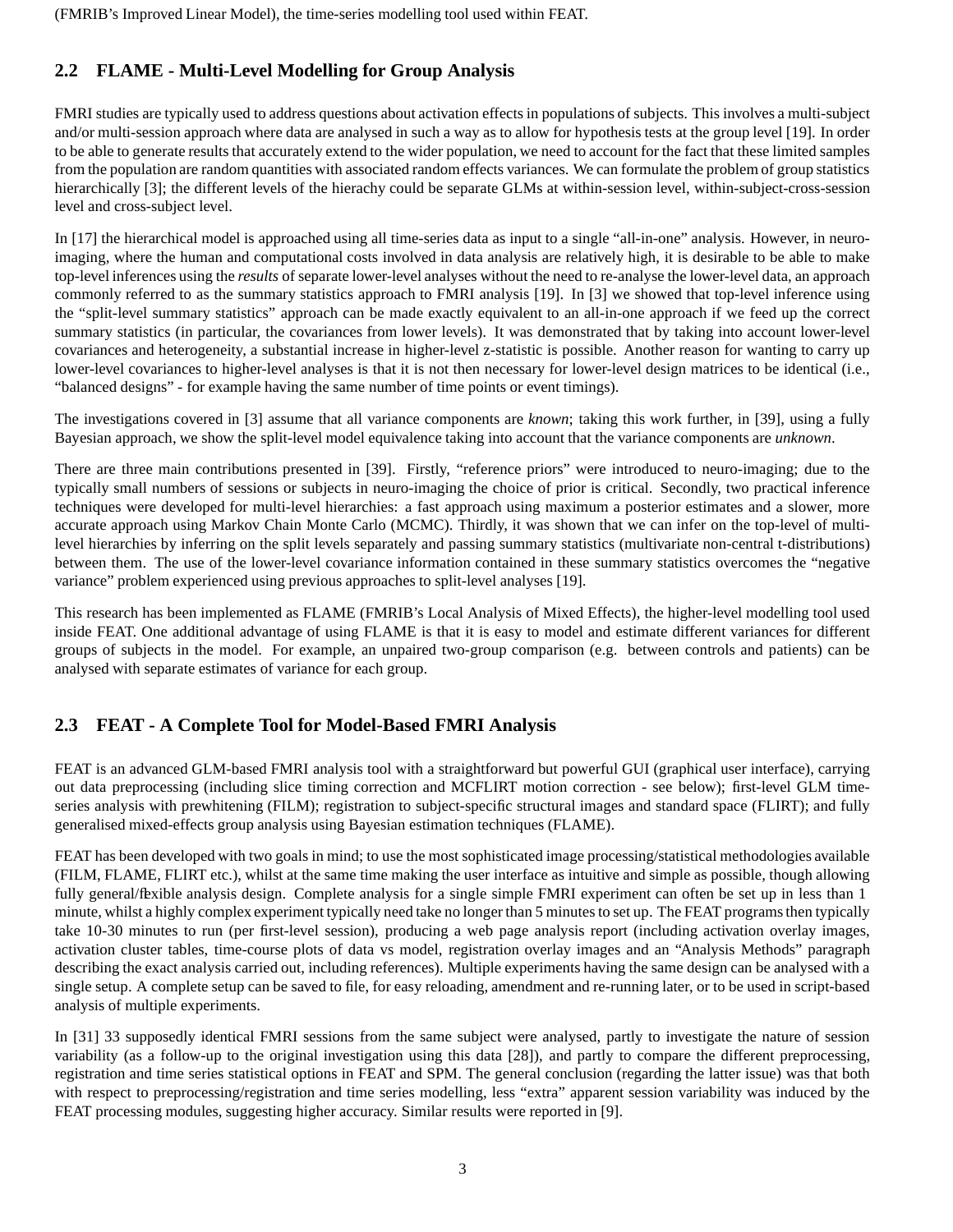| FEAT - FMRI Expert Analysis Tool - v5.00<br>4048              | General Linear Model<br>$-0.58$<br>EVs Contrasts F-tests | C Model                        |                         | 4048          |
|---------------------------------------------------------------|----------------------------------------------------------|--------------------------------|-------------------------|---------------|
| First-level analysis -<br>Full analysis -                     | 릨<br>Number of original EVs 2                            |                                |                         |               |
| Data Pre-stats Stats Post-stats Registration<br><b>Misc</b>   | $1 \mid 2$                                               |                                |                         |               |
| Slice timing correction: Interleaved (0, 2, 4,  1, 3, 5 ) $-$ | Basic shape: Square -                                    |                                |                         |               |
| Motion correction: MCFLIRT -                                  | Skip(s)<br>Ξ                                             |                                |                         |               |
| <b>BET</b> brain extraction                                   | 릨<br>30<br>Off(s)                                        |                                |                         |               |
| $\Rightarrow$<br>Spatial smoothing FWHM (mm) 5                | 国<br>30<br>On(s)<br><b>V</b>                             |                                |                         |               |
| Intensity normalization                                       | 씌<br>Phase (s)<br>ln<br>w                                |                                |                         |               |
| Temporal filtering Highpass                                   | 츾<br>Stop after (s)<br>$-1$                              |                                |                         |               |
| <b>Utils</b><br>Go<br>Exit<br>Help<br>Save<br>Load            | Convolution: Gamma -                                     |                                |                         |               |
|                                                               | Stddev(s)                                                |                                |                         |               |
| FILM simple model setup<br>958                                | 츾<br>Mean lag (s)<br>5 <sup>5</sup>                      |                                |                         | f1            |
| ABAB & ABACABAC                                               | Apply temporal filtering $\Box$                          | $\overline{a}$<br>c1<br>visual |                         |               |
| F<br>A (rest) period (s) $30 \div B$ period (s) 30            | Orthogonalise II                                         | n<br>auditory bf1              |                         | ō<br>$\theta$ |
| Process                                                       | Add temporal derivative                                  | $\Omega$<br>auditory bf2       | $\overline{\mathbf{n}}$ | $\alpha$      |
|                                                               | Done<br>View design<br>Covariance                        | $\Omega$<br>auditory bf3       | $\mathbf{n}$            | $\theta$      |
|                                                               |                                                          | c5<br>n<br>$right = mid1$      | $-1$                    |               |

Figure 2: Example FEAT GUI snapshots. Top left: main GUI, with preprocessing section exposed. Bottom left: simple model wizard for regular block or single-event designs. Centre: model setup GUI for more complex designs enabling the selection of any number of covariates, various stimulus timing options, a variety of HRF convolution options (including basis functions), covariate orthogonalisation and any number of contrasts and f-tests. Right: design matrix and contrasts display showing covariates as the main columns with contrasts below.



Figure 3: Samples from the HRF basis set: (a) unconstrained (b) constrained. Below is the difference in voxel classification between the constrained HRF model and the unconstrained HRF model for a single-event pain stimulus dataset. [red] voxels are active for both models, [yellow] voxels are active for just the constrained HRF model, and [blue] voxels are active for just the unconstrained HRF model.

#### **2.4 Bayesian Inference on Constrained Linear Basis Sets for HRF Models**

FMRI analysis ideally requires flexible haemodynamic response function (HRF) modelling, with the HRF being allowed to vary spatially and between subjects. To achieve this flexibility, in [42] we proposed voxel-wise HRF modelling using a parameterised HRF consisting of a number of joined half-cosines. This was embedded in a fully Bayesian framework, incorporating non-separable spatio-temporal noise modelling. A fully Bayesian approach allows for the uncertainties in the noise and signal modelling to be incorporated together to provide full posterior distributions of the HRF parameters.

However, inference on such parameterised HRF models is slow. A more practical approach to voxel-wise HRF modelling is to use basis functions. This allows us to proceed in the more manageable GLM framework. The problem with this is that, as shown in fig. 3a, a large amount of the subspace spanned by the basis functions produces nonsensical HRF shapes. Therefore, in [41] we proposed a technique for choosing a basis set, and then, importantly, the means to constrain the subspace spanned by the basis set to only include sensible HRF shapes. The choice of the basis set can be driven by a standard parametric HRF, or a physiologically informed model such as the balloon model [11]. Using the GLM in a Bayesian framework we can then use priors on the basis function regression parameters to constrain the linear combinations of HRFs to sensible HRF shapes, as shown in fig. 3b. This was augmented with spatially regularised autoregressive noise modelling.

Inference was carried out using Variational Bayes (an efficient alternative to MCMC for posterior distribution estimation, making simplifying assumptions about the form of the posterior). As shown in fig. 3, constraining the subspace spanned by the basis set allows for superior separation of activating voxels from non-activating voxels in FMRI data. This approach will be included in future versions of FEAT.

#### **2.5 MELODIC - Probabilistic Independent Component Analysis for FMRI**

Independent Component Analysis (ICA) is becoming a popular exploratory method for analysing complex data such as that from FMRI experiments. ICA attempts to decompose the data into (statistically) independent spatial maps (and associated time courses),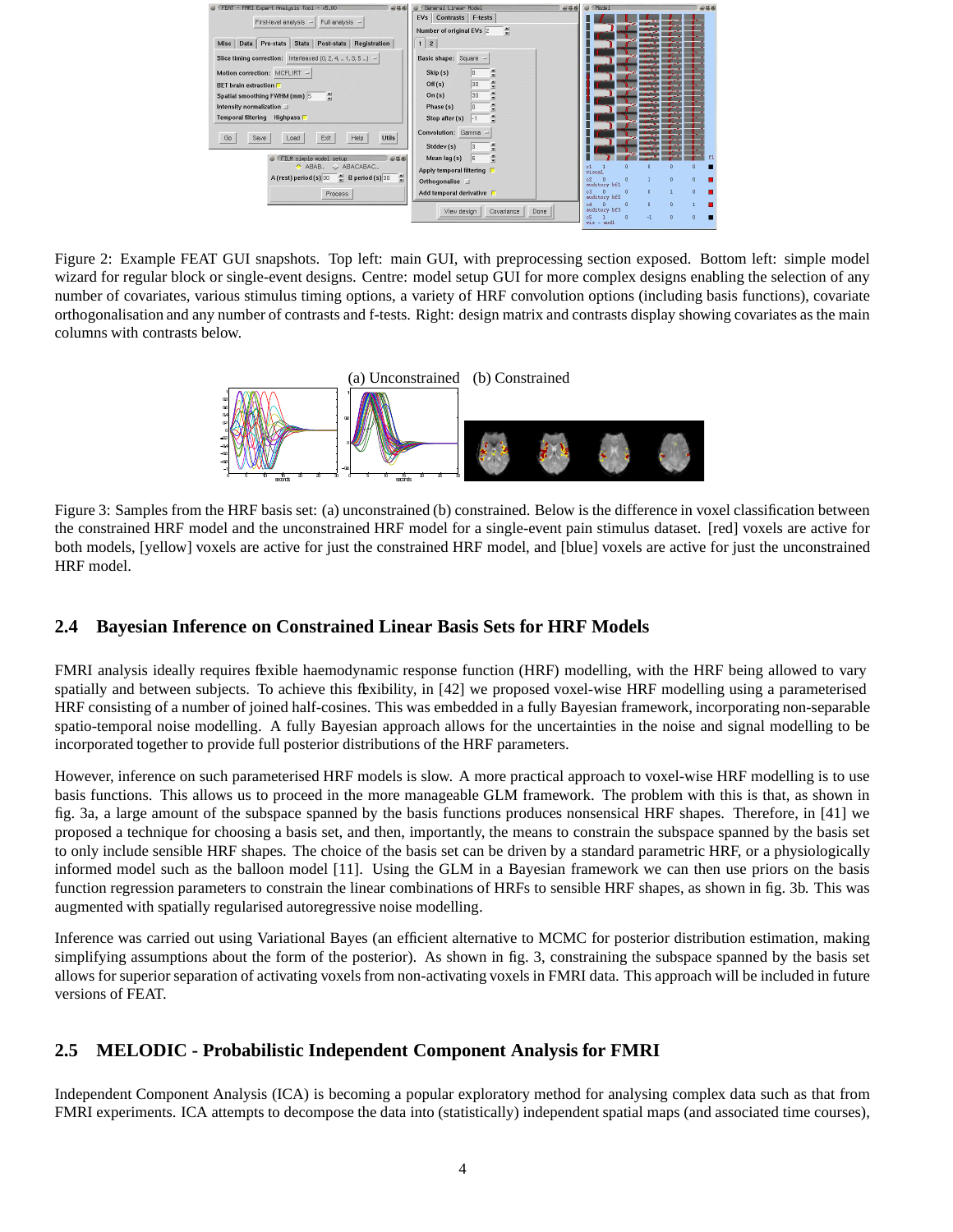

Figure 4: GLM, classical ICA and PICA analyses of visual stimulus FMRI data: (a) GLM results using GRF-based inference. (b-e) IC maps from classical ICA having temporal correlation  $> 0.3$  with GLM model; the secondary maps are uninterpretable. (f) eigenspectrum of the data covariance matrix and PICA estimate of the latent dimensionality. (g,h) PICA maps; the secondary map is postulated as V3/MT and is reliably found by PICA in such data.



Figure 5: Additional PICA maps from the visual activation data: (a) head motion (translation in Z), (b) sensory motor activation, (c) signal fluctuations in areas close to the sinuses (possibly due to interaction of field inhomogeneity with head motion), (d) high frequency MR 'ghost' and (e) 'resting- state' fluctuations/ physiological noise.

which ideally each represent different artefacts or activation patterns. By using all of the 4D dataset together in the analysis, this kind of approach does not need a (temporal) model, in the way that the above research does. The application of such "model-free" methods, however, has been restricted both by the view that results can be uninterpretable and by the lack of ability to quantify statistical significance for estimated spatial maps.

In [4] we proposed a probabilistic ICA (PICA) model for FMRI which models the observations as mixtures of spatially non-Gaussian signals and artefacts in the presence of Gaussian noise. We demonstrated that using an objective estimation of the amount of Gaussian noise through Bayesian analysis of the number of activation and (non-Gaussian) noise sources, the problem of "overfitting" can be overcome. The approach proposed for estimating a suitable model order (i.e., how many ICA components to find) also allows for a unique decomposition of the data and reduces problems of interpretation, as each final component is more likely to be due to only one physical or physiological process (figs. 4,5). The model also advanced standard ICA with other improvements, such as voxel-wise temporal pre-whitening, variance normalisation of timeseries and the use of prior information about the spatio-temporal nature of the source processes. Finally, in order to statistically infer areas of activation from the estimated PICA maps, we used an alternative-hypothesis testing approach based on a non-spatial Gaussian/Gamma mixture model [6]. The above methodology is implemented as MELODIC (Multivariate Exploratory Linear Optimised Decomposition into Independent Components).

As an application of this exploratory approach, we have applied PICA to find resting state networks (RSNs) without the need for "seeding". RSNs are low frequency (< .1Hz) spatially-distributed networks with self-consistent time-course that have previously been identified in resting FMRI data using correlation with a seed pixel's timecourse [10]. Their underlying cause is not yet proven,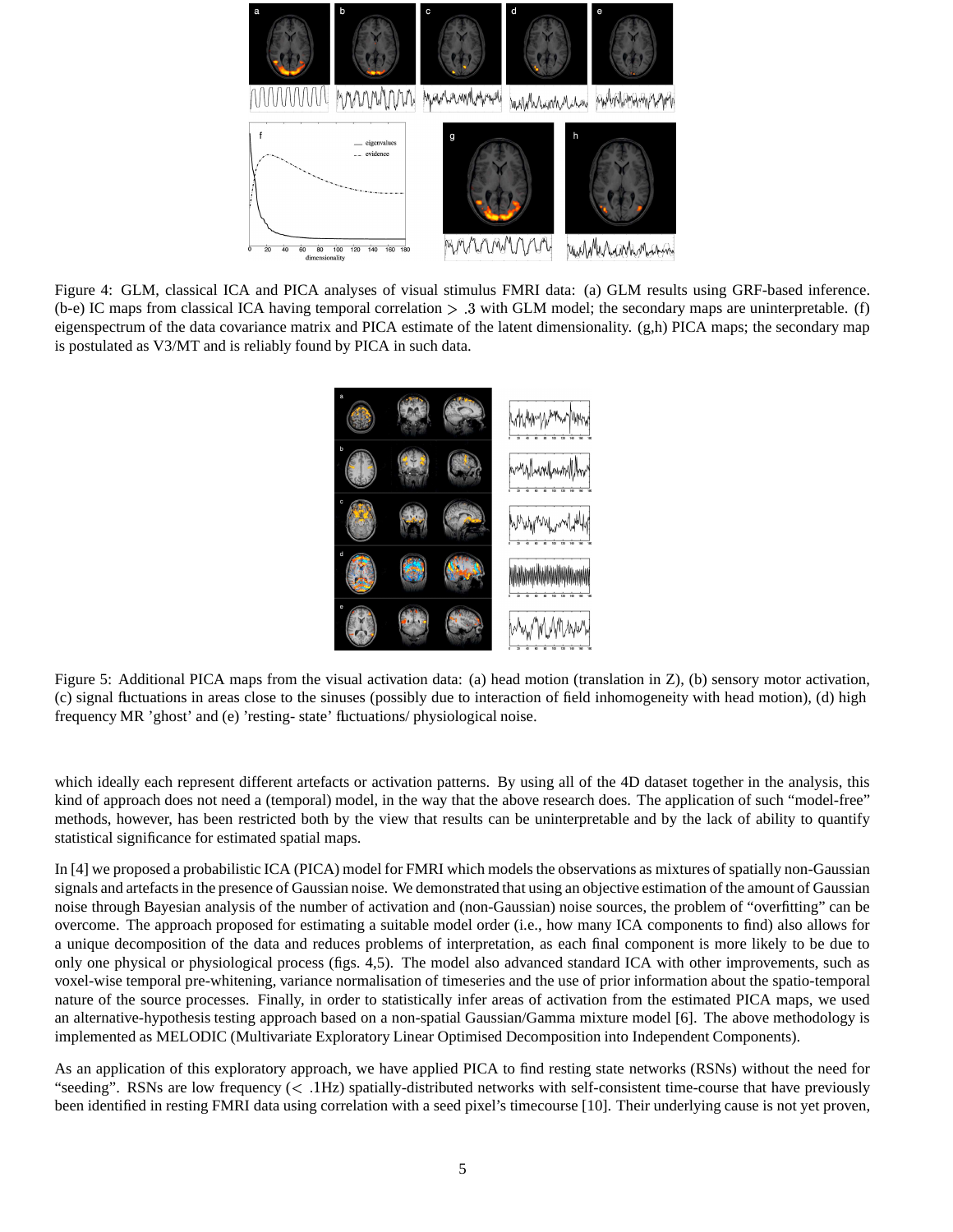

Figure 6: RSNs found in 2x1.5x1.75mm resting FMRI data (a) and 4 RSN spatial maps identified as consistent across 7 subjects (b).

though it has been postulated that they reflect functional networks (as opposed to being physiologically based but functionally uninteresting). We have attempted to further characterise these networks using resting FMRI, both because of their potentially interesting nature, and because they represent a major cause of (currently unmodelled) structured "noise" in FMRI data.

The PICA approach appears to successfully separate different RSNs from each other and from other (physiological and scannerrelated) components in resting (and even activation) FMRI data. Using low-TR data (< 0.1s) to avoid aliasing of cardiac-related and breathing-related components (and therefore to be able to unambiguously separate these components in the data), we have shown that RSNs are indeed not directly related to these components [14]. Using high resolution (2x1.5x1.75mm) data we have separated "true" RSNs (fig. 6(a)), which do indeed appear to lie purely within grey matter, from other networks having similar power spectra  $(<$  .1Hz) which appear to lie in larger blood vessels [14].

We have further investigated whether the number and spatial localisation of RSNs is consistent across different subjects. We have identified 4 RSNs which appear to have high repeatability when analysed across 7 subjects (posited as V1, spatial association and V2, motor area and attention area, see fig. 6(b)) [13].

The PICA methodology is further extended in [5] to the analysis of multi-session/multi-subject FMRI data via a novel exploratory probabilistic tensor-ICA model which provides a tri-linear decomposition and estimates the signal characteristics in the temporal, spatial and subject/session domain. The resulting data representation provides a rich source of information with which to infer not only on the spatial characteristics of activation but also to enable learning about the variability across the sessions/subjects.

#### **2.6 Inference via Spatial Mixture Modelling**

Commonly in FMRI, null hypothesis testing is used on a GLM to label voxels, or clusters of voxels, as being "active" if they reject the null hypothesis at a given false positive rate (FPR). This depends on knowing the null distribution for the relevant statistic (e.g., regression parameter, t-statistic or pseudo-t) under the null hypothesis. An alternative approach for inference is to use mixture modelling on the statistic of interest [16]. This involves fitting a mixture of distributions to the histogram of the statistic of interest; in our case we use a Gaussian for the central non-activation part of the data, and a gamma for the activation (and possibly another for "deactivation").

A well-known problem in null hypothesis testing of FMRI is that if enough observations are made, then every voxel in the brain will reject the null hypothesis. This is because in practice *all* voxels will show some response to the stimulus, if only due to modelling inadequacies such as unmodelled stimulus-correlated motion or the point spread function of the scanner. By using mixture modelling, instead of asking the question "Is the activation zero or not?", we ask the question "Is the activation bigger than the overall background 'signal'?". Adaptability in modelling the non-activating ("null") part of the distribution can also help to protect against violations of the modelling assumptions, such as poorly modelled noise structure. Mixture modelling also provides us with far more inference flexibility compared with null hypothesis testing. We can either control FPRs or TPRs (true positive rates) by using the "non-activating" or "activating" distributions respectively. Controlling the TPR may be of real importance when using FMRI for pre-surgery planning. Non-spatial mixture modelling is already used in FSL for statistically inferring areas of "activation" in MELODIC (see section 2.5).

In null hypothesis testing one can incorporate spatial information by using smoothing in combination with Gaussian Random Field Theory [44]. However, this requires the arbitrary setting of parameters (the t/z threshold for forming clusters, and the amount of spatial smoothing) and makes the resulting inference hard to interpret. In contradistinction, we can incorporate spatial information into mixture modelling by encoding the prior belief that we expect to find areas of activation next to other areas of activation. In [40] we describe a novel way to do this with the amount of spatial regularisation determined *adaptively* from the data using a discrete-labels Markov Random Field (MRF) prior on the classification. Heuristic tuning of control parameters is no longer required. All parameters in the model are adaptively determined from the data, and hence we can infer regions of brain activity completely objectively. Figure 7 shows the spatial mixture model applied to a single-event pain stimulus experiment.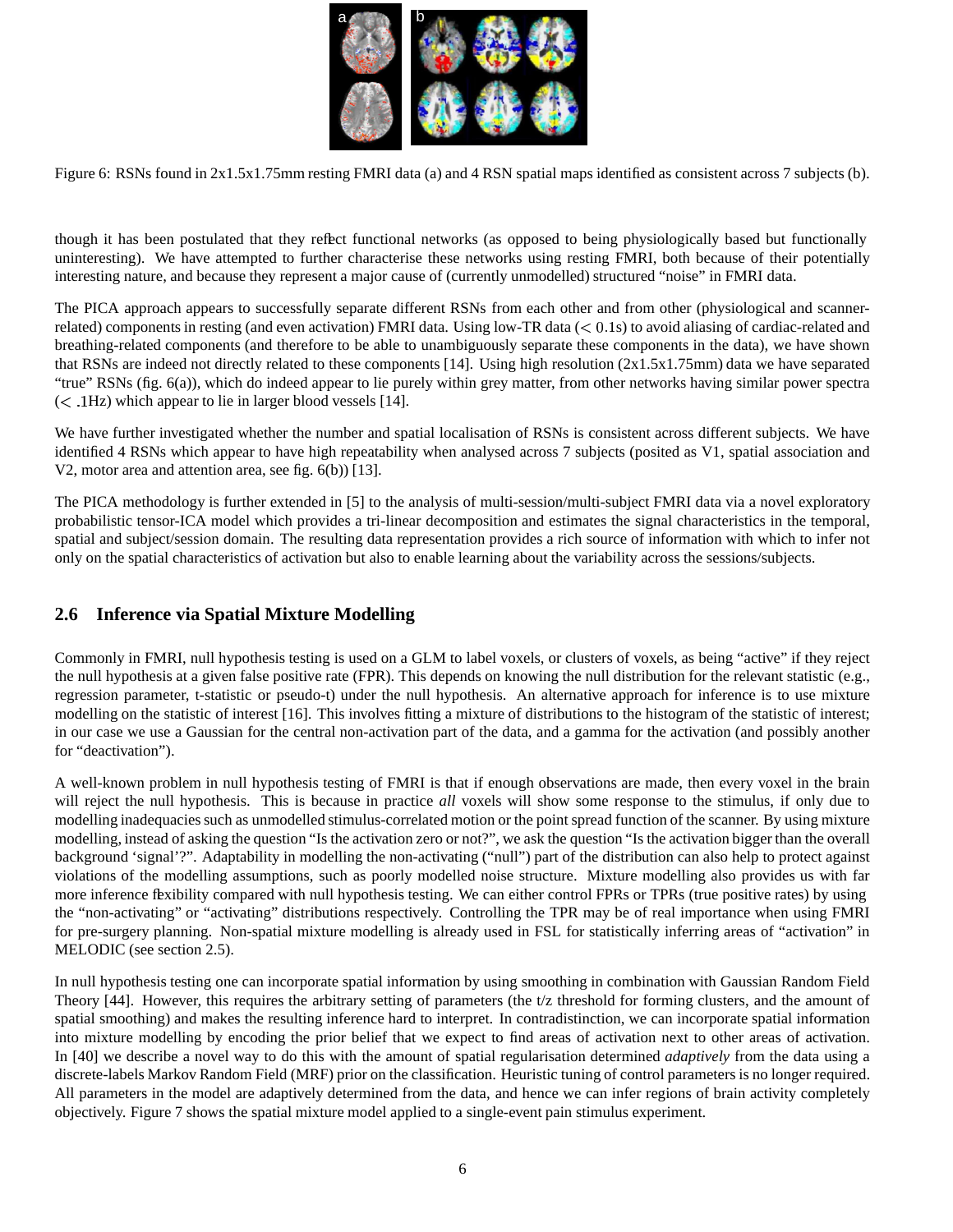

Figure 7: Results of applying the spatial mixture modelling on a single-event pain stimulus experiment. [top left] z-statistic parametric maps. [bottom left] Probability of being in the activation class. [right] Mixture model fit to histogram of pseudo-z-statistics.



Figure 8: Example BET and FAST output. Middle: extracted brain and external skull surface points from BET. Right: CSF, white and grey partial volume colour overlays from FAST.

### **3 Structural MRI Analysis Research**

This section presents an overview of our research into the analysis of structural MRI data. The tools resulting from this research provide the means for making quantitative measurements of physiologically or clinically relevant parameters. For example, the combination in SIENA of brain extraction (BET), tissue-type segmentation (FAST) and robust affine registration (FLIRT) allows for the accurate measurement of temporal brain-volume change. However, these tools are also of crucial importance in the processing stream in functional neuroimaging experiments. BET and FLIRT not only allow functional results to be interpreted in the context of the anatomy visible in structural images, but also allow data from different individuals and groups of individuals to be compared directly.

### **3.1 BET - Brain/Non-Brain Segmentation**

There are many applications related to brain imaging which either require, or benefit from, the ability to accurately segment brain from non-brain tissue. For example, in the registration of functional images to high resolution MR images, both FMRI and PET functional images often contain little non-brain tissue because of the nature of the imaging, whereas the high resolution MR image probably will contain a considerable amount - eyes, skin, fat, muscle, etc - and thus registration robustness is improved if these non-brain parts of the image can be automatically removed before registration. Also, many tissue-type segmentation approaches (such as FAST, see below) require brain/non-brain segmentation to have been carried out before being they can function well.

We have developed a tool for fully automated brain extraction which runs robustly on a variety of MR modalities (tested on T1 weighted, T2-weighted, proton density, EPI, etc.), called BET (Brain Extraction Tool) [30]. At the core of the algorithm a triangular tesselation of a spherical surface is initialised inside the brain, and allowed to slowly deform, one vertex at a time, following forces that keep the surface well-spaced and smooth, whilst attempting to move towards the brain's edge (defined in terms of the *local* intensity structure, to reduce the effects of image bias field). If a suitably clean solution is not arrived at then the whole process is re-run with a higher smoothness constraint. Finally, if required, the outer surface of the skull can be estimated. See fig. 8 for example BET output.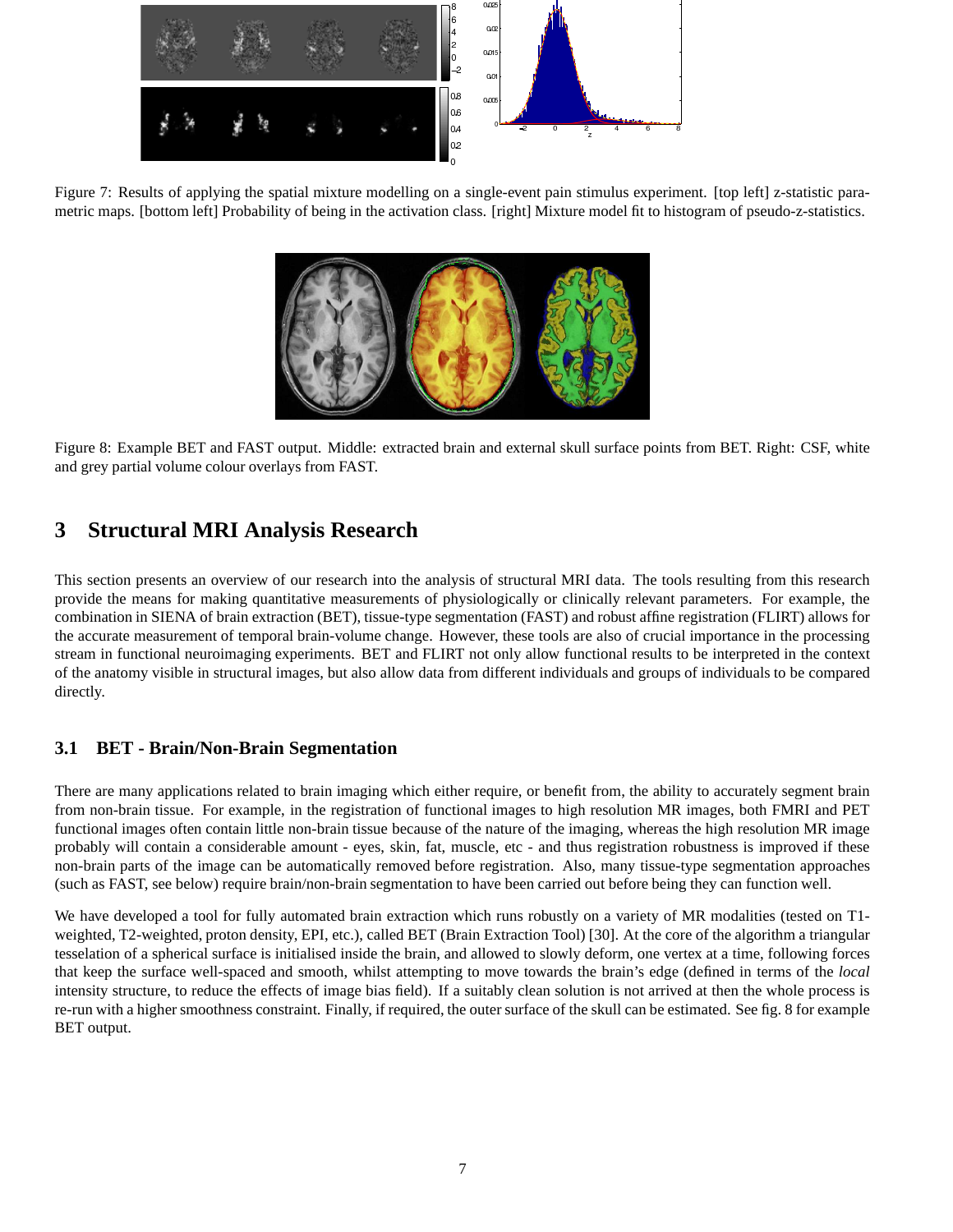#### **3.2 FAST - Tissue-Type Segmentation and Bias Field Correction**

Following brain/non-brain segmentation, tissue-type segmentation can be performed, that is, classification of each voxel into grey, white, or CSF (cerebro-spinal fluid) and possibly pathology (e.g., lesion). It is common to segment purely on the basis of voxel intensity, once intensity thresholds have been found to optimally distinguish between the different tissue classes. This can be considered as an analysis of the image histogram, where the different classes appear (ideally) as separate peaks, which have a spread caused by factors such as image noise, motion artefacts, partial-volume effect, bias field (intensity fluctuations across the image caused by inhomogeneities in the radio-frequency field) and true within-class variation. This spread can cause serious mislabelling of voxels, particularly if the bias field is strong.

A central problem is that robust and accurate estimation of the bias field ideally requires perfect knowledge of the segmentation, whilst obtaining a perfect segmentation requires that the bias field be known and corrected. This circularity of dependence means that a sensible approach to both problems is to solve the two problems together, in practise iterating between estimating the segmentation and the bias field, until convergence. This is the approach taken in FAST (FMRIB's Automated Segmentation Tool) [45]. The histogram is modelled as a mixture of Gaussians (one for each class), giving each class's mean (and variance) intensity. Each voxel is then labelled by taking into account not just its intensity with respect to the estimated class means, but also the labelling of its local neighbours - a Markov random field (MRF) is placed on the labelling, causing spatial regularisation (i.e., smoothness of segmentation). This greatly reduces the effect of noise on the segmentation. The segmentation allows an idealised reconstruction of the image; subtracting this from the real image (and smoothing) gives an estimate of the bias field. This whole process is then iterated several times.

If required, FAST also models the partial volume effect (PVE) at each voxel. The voxel's intensity with respect to the global class mean and variance intensities is used to estimate the PVE, and this is augmented with an MRF on the PVE to spatially regularise with local voxels.

The above approach easily generalises to "multi-channel segmentation", i.e. if more than one input modality (image type) is available. For example, if both T1-weighted and proton density images are available, the input can be thought of as a vector image instead of just a scalar. FAST allows for two or more input images, which can give improved results, for example, in the deep grey structures where T1-only segmentation often has problems due to the intermediate (between white and cortical grey) intensities of some subcortical "grey" mattter.

FAST does not use segmentation priors (images in standard space of the expected distribution of the tissue types, averaged over many subjects) by default, as the prior segmentation images tend to be very blurred, and therefore not very informative. However, this option can be turned on, for example, to aid the initial segmentation in the case of very bad bias field.

### **3.3 FLIRT - Affine Inter-Modal Image Registration**

Robust automated intensity-based image registration is a core capability needed for most brain image analysis applications. Ideally it provides a fast, accurate, robust and objective way to align images of the same or different MR modalities, crucial for many applications such as localising functional activations within a subject's own neuro-anatomy and for allowing group comparisons via the registration to a standard image. However, a common problem is that registration methods sometimes fail to produce "sensible" results, with gross misalignment clearly visible. These failures often occur when the images being registered are initially in different orientations. For automated analysis methods that rely on registration (e.g., FMRI analysis and atrophy analysis), such failures are very problematic.

The standard framework for intensity-based registration involves the minimisation of a cost function (which quantitates how well aligned two images are) as the registration parameters (such as rotation and translation) are varied. Consequently, the cause of misregistrations arises from either non-ideal cost functions (which return minimum values for poor alignments) or from non-ideal optimisation methods which fail to find the (global) minimum value of the cost function. Much work has gone into proposing suitable cost functions for image registration, for example, using information theory [38]. However, little work has been done on improving optimisation methods for image registration, even though "getting stuck" in a local minimum is the main cause of failure for registration methods.

The research conducted at FMRIB in affine registration [23, 22] has concentrated on trying to eliminate the occurrence of gross misalignments (increasing robustness) by using a multi-start, multi-resolution global optimisation method. This optimisation starts with a large-scale search strategy (e.g., trying "all" possible initial rotations) at an 8mm image resolution, followed by a series of multi-start local optimisations at a 4mm resolution (based on perturbations of the best candidate alignments found at the 8mm stage), and finishes with a progressive sequence of local optimisations at 2mm and 1mm resolutions to refine the final alignment. This strategy is considerably more robust than optimisation based purely on local minimisation (even if a multi-resolution approach is used). A major advantage of this optimisation method versus generic global optimisation methods is that it is specifically designed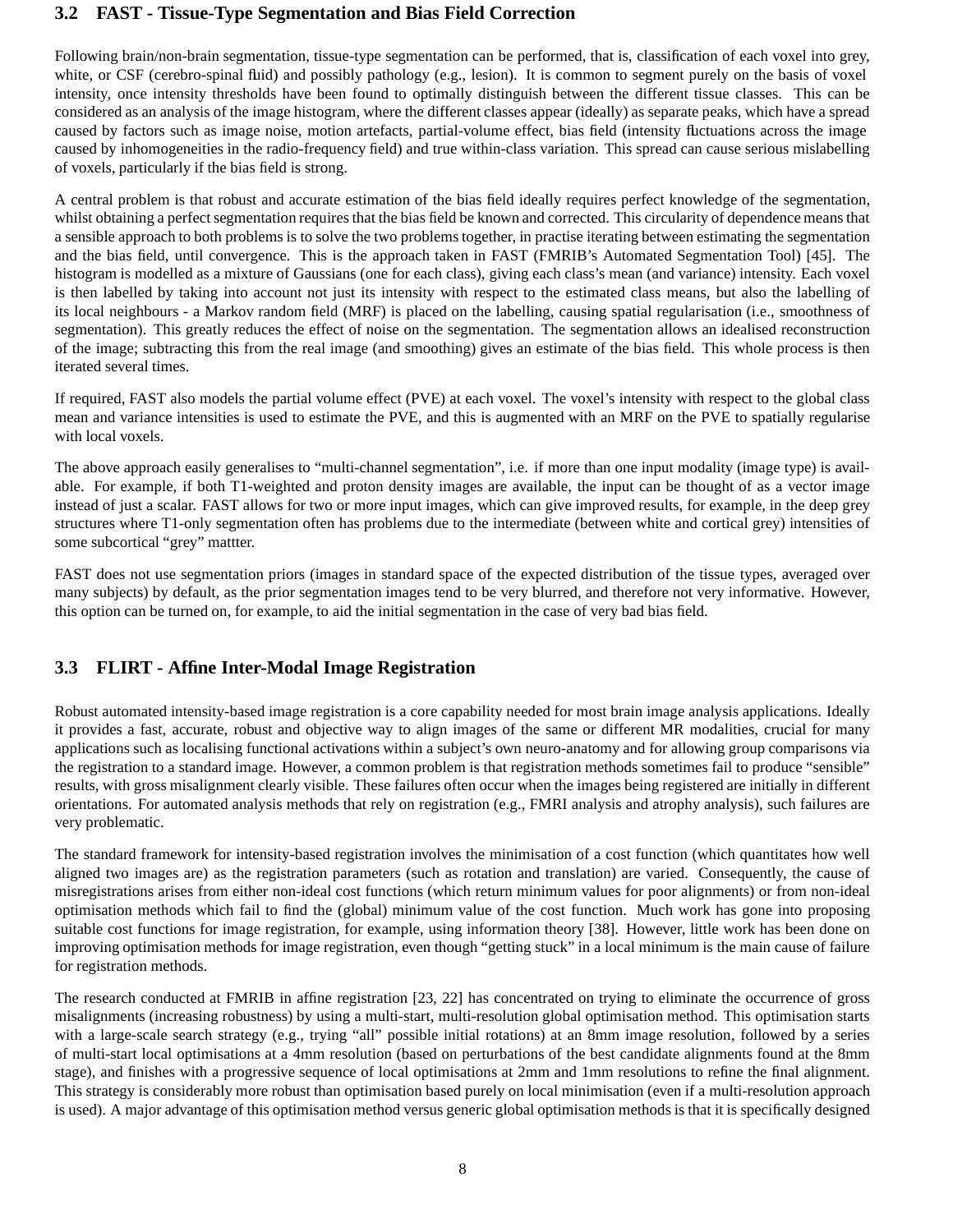for affine image registration, incorporating knowledge of the expected and achievable parameter changes. As a consequence it is more efficient in searching the parameter space, allowing it to run significantly faster than would be possible using other techniques such as Simulated Annealing or Genetic Algorithms.

In addition to the work on the global optimisation method, modifications of the standard cost functions to down-weight voxels at the edge of the common overlapping field-of-view and use fuzzy-binning techniques for histogram estimation have been applied to reduce the number of local cost function minima present. As well as standard within-modality cost functions such as normalised correlation, we have implemented inter-modal cost functions such as mutual information [38] and correlation ratio [29], which allow the robust registration of images with different contrasts such as FMRI to structural MRI, or PET to MRI. The combination of the optimisation technique and cost function modifications has led to the development of FLIRT (FMRIB's Linear Image Registration Tool) which has been proven to be highly robust [23, 22] and is incorporated in many fully automated image analysis methods (e.g., SIENA and FEAT).

#### **3.4 MCFLIRT & FORCE - Head Motion Correction**

Motion correction is an important issue in FMRI analysis as even the slightest patient motion can induce significant motion artefacts (potentially of greater magnitude than the BOLD effect itself), particularly at tissue boundaries, at the edge of the brain or near major vessels.

A rigid-body motion correction tool was developed based on the affine registration tool in FSL (FLIRT, see below). This method (MCFLIRT) applies the same cost function regularisation techniques as FLIRT but does not need the multi-start optimisation techniques since movement from one volume to another within an FMRI sequence is small, giving good initialisation. Instead, the tool was specifically customised to be highly accurate for typical FMRI data [22].

Motion correction, however, is an inherently non-rigid problem since the volume is not acquired at a single instant, but each slice is acquired at a different time. Consequently, when the head is moving, each slice is transformed by a slightly different rigid-body transformation, making whole-volume-rigid-body-correction oversimplistic. Furthermore, the fact that each slice has slightly shifted timing with respect to each other is incompatible with the assumptions of subsequent temporal analysis. This is often dealt with by applying a slice-timing correction (interpolation within each voxel's time series) either before or after rigid-body motion correction. Applying rigid-body motion correction and slice-timing corrections separately (in either order) is imperfect, as the two problems arise simultaneously and therefore need to be solved in a single integrated approach.

To this end we have developed a limited degree of freedom (DOF) model of the slice transformation process, assuming smooth motion within each TR. (This model is an approximation to the real situation where any sudden small motion could occur during a TR; using a more general model is problematic as it introduces extra degrees of freedom, requiring rigid-body registration of a single slice to a reference volume, which is non-robust and inaccurate.) Cost functions are generalised from the 3D case to include the entire 4D data set since it is unlikely that any single volume can be relied upon to provide a sufficiently accurate (motion-free) reference volume. Initial results using this approach (referred to as FORCE - FMRIB's Optimized Retrospective Correction Environment) indicate that it is possible to reduce final motion-related error in comparison with separated rigid-body correction and slice-timing correction [2].

#### **3.5 SIENA - Brain Change Analysis**

Quantitative measurement of change in brain size and shape (for example, in order to estimate atrophy) is an important tool for analysis of clinical imaging data. SIENA [34, 35] (Structural Image Evaluation, using Normalisation, of Atrophy) is a fully automated method for finding temporal brain change, taking as input two MR images taken at different points in time, and giving as output a "change" image, along with a global estimate of percentage brain volume change. SIENA uses BET to segment brain from non-brain in each image, and also estimate the external surface of the skull in each. Next, the two brain images are registered with FLIRT, using the skull images to constrain scaling and skew; this corrects for changes in imaging geometry over time. Brain surface points (including at the ventricle edges) are then found with FAST, and the surface motion (between the two time points) estimated at these points, to subvoxel accuracy. The mean perpendicular edge motion across the entire brain surface can then be converted into a percentage brain volume change estimate. In a range of validations, SIENA has been shown to be accurate to better than 0.2% brain volume change.

SIENA has also been extended to a single-time-point method (SIENAX [35]) which estimates atrophy *state* rather than atrophy *rate*. SIENAX uses brain extraction and tissue-type segmentation to find brain volume and then brain-and-skull-based registration (similar to that used by SIENA) to normalise (for head size) to standard space (using the skull image for the scaling), to reduce inter-subject variability. SIENAX has been shown to be accurate to better than 1% error in normalised brain volume.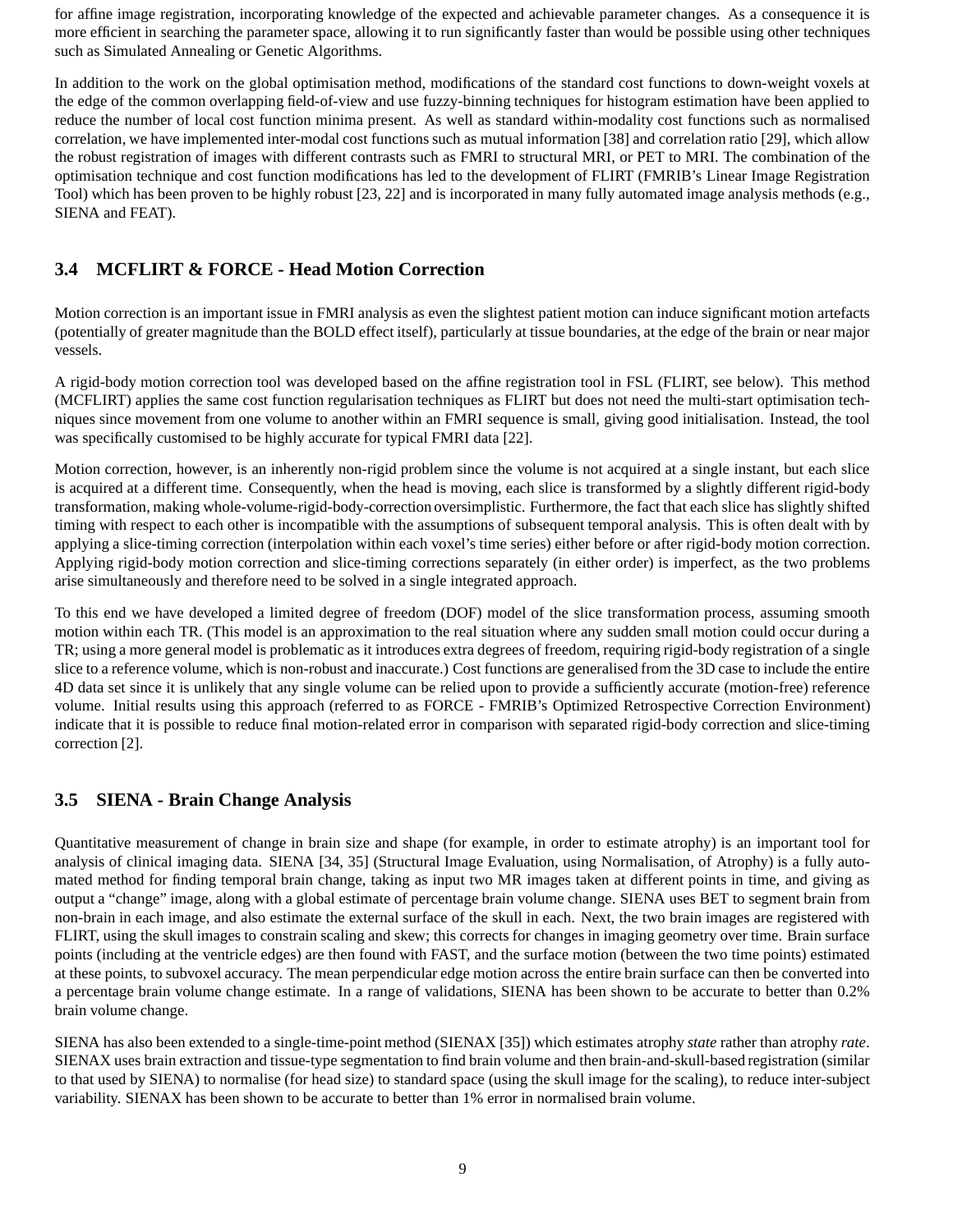

Figure 9: Example SIENA/SIENAX outputs. Left: SIENA edge motion estimation (blue=atrophy, red="growth"). Top middle: voxelwise SIENA analysis, showing significant atrophy voxels in a group of MS patients. Top right: brain mask as generated by SIENAX, with upper and lower field-of-view limits automatically imposed in an objective way via standard-space registration (needed to make all subjects' data comparable if some subjects in a study were not scanned with complete field-of-view). Bottom right: SIENAX estimation of cortical grey volume (standard-space masks automatically used to exclude non-cortical grey matter).

More recently [15], SIENA has been extended to allow voxelwise statistical analysis of brain change across multiple subjects. This allows, for example, local estimation of group-wise atrophy, or even local estimation or where atrophy correlates with other variables such as age, drug treatment or disease duration.

A similar method has been proposed for voxelwise statistical analysis of magnetisation transfer ratio (MTr) images [33]. Because MTr is dependent on tissue type (as well as factos of interest, such as pathology), it is not possible to simply transform MTr images into standard space to carry out voxelwise statistics across subjects. Instead, the raw MTr image is split into (sparse) grey and white MTr images (using the output from FAST), which are dilated to "fill in the gaps". These are then transformed into standard space before being masked by standard grey and white matter masks and recombined. Thus for any given standard space grey (or white) voxel, the MTr value at this point is taken from the subject's MTr value at the nearest true grey (or white) voxel. Voxelwise cross-subject statistics are then possible.

## **4 FDT - Diffusion and White Matter Connectivity Analysis**

The self-diffusion of water molecules in the brain is a sensitive probe of biological tissue microstructure and micro-biophysics. Amongst the tissue properties which contribute to the local diffusion characteristics is the local orientational structure of the tissue; most interestingly, diffusion is anisotropic in white matter, being greater in the direction of white matter tracts. By sensitising the magnitude of the NMR spin-echo to local diffusion and by making assumptions about the structure of local diffusion it is possible to recover the dominant orientation of diffusion in each MR imaging voxel [12], known as the *principal diffusion direction* (PDD). Under the assumption that these PDDs correspond well with the mean local fibre orientation in white matter voxels, it has been possible to trace pathways through the vector field of PDDs to reconstruct major white matter pathways in the living human brain [37]. However, the sensitivity of this "diffusion tractography" process to, for example, image noise, partial volume effects and incomplete signal modelling has meant that, in general, tractography has been limited to major white matter pathways which are easily found in post-mortem dissection. Furthermore, the deterministic nature of tractography approaches to date have meant that the descriptions of the estimated fibre trajectories have been entirely qualitative. With no measure of either confidence in or strength of the recovered connections, the interpretation of the trajectories as true fibre pathways has been limited and it has not been possible to compare results between subjects in a quantitative fashion.

Research at FMRIB has concentrated on developing a statistical framework in which to address the tractography problem. By considering the fitting of voxel-wise models of diffusion in the presence of image noise and incomplete signal modelling we are able to construct probability density functions (*pdf*s) on the voxelwise PDD (local mean fibre orientation) [7]. With these *local pdf*s on fibre direction it is no longer sensible to perform tractography by tracing deterministic pathways through the data field. Instead, we have developed a generalisation of diffusion tractography to the case where there is uncertainty in local fibre orientation [7]. We estimate a *pdf* on the location of the fibre trajectory (a connectivity distribution). We are able to *quantify* our belief in the location of the pathway and hence quantify our belief in the existence of axonal connections between brain regions. By removing the need to make a deterministic decision at every step in the tractography process, we are able to trace beyond regions of low diffusion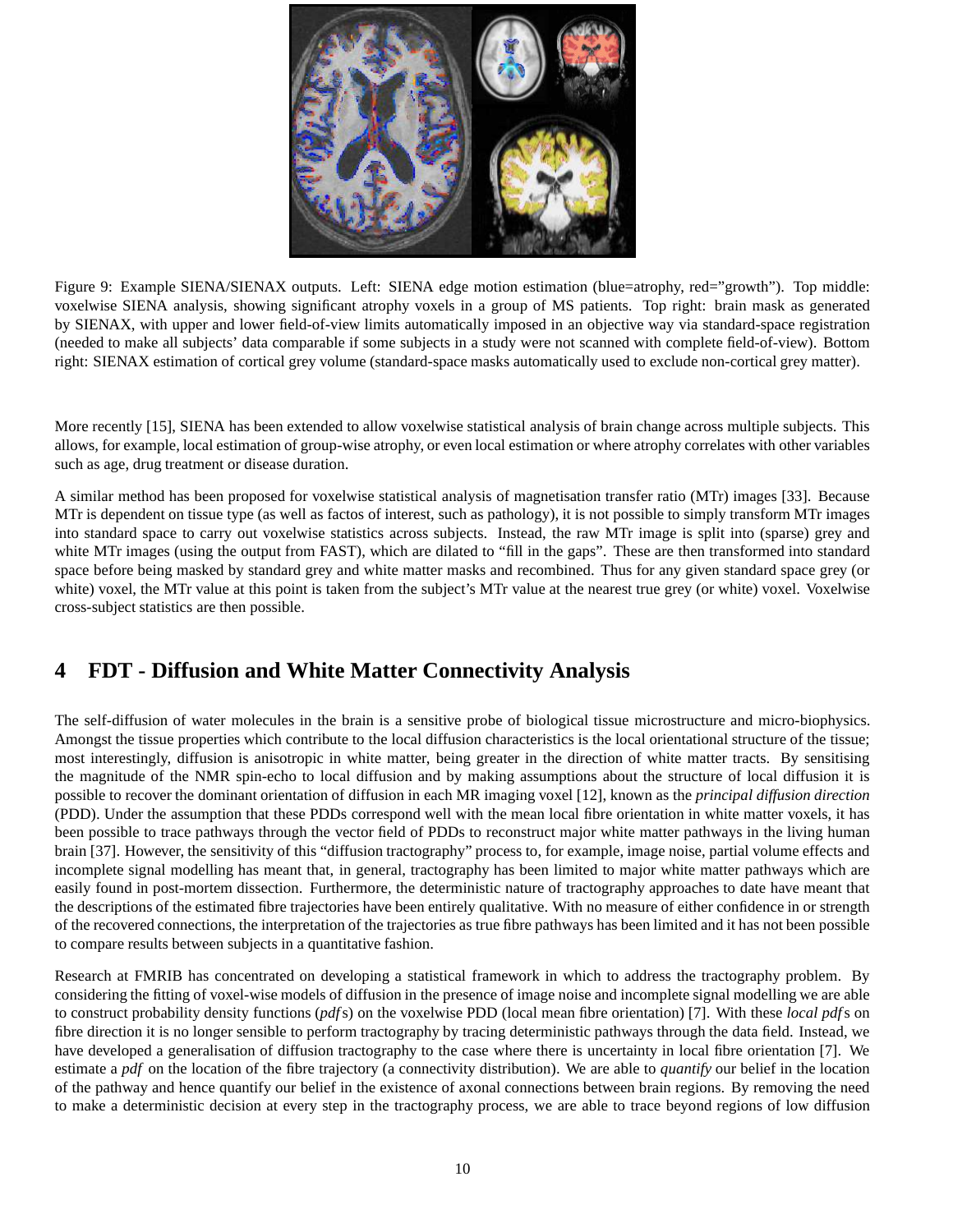

Figure 10: (a) Connectivity distribution from medio-dorsal thalamus. Consistent with macaque data, the distribution terminates in prefrontal cortex and anterior temporal cortex. (b) Major connection zones of the thalamic nuclei ascertained from the macaque literature; the cortical zones used for the connectivity-based segmentation of thalamus. (c) Inset: prediction from macaque data of the major connections of the thalamic nuclei. Main: connectivity-based segmentation of human thalamus. (d) Functional validation. The outer grey surface defines thalamus. The inner grey surface defines the region in which at least 4 out of 11 subjects had a greater than 25% chance of connection to prefrontal cortex. Red spheres are the centres of thalamic activation in 27 executive memory tasks which also activated prefrontal cortex.

anisotropy and deep into grey matter structures (see fig. 10a) [8]. This methodology has been implemented as FDT (FMRIB's Diffusion Toolbox).

The availability of such a rich source of connectivity information has allowed us to address new questions with diffusion tractography. It is possible, by examining connectivity patterns derived from diffusion tractography, to identify functionally distinct subunits in the brain. For example, by generating connectivity distributions from every voxel in thalamus we have been able to compute the probability of connection from every thalamic voxel to each of seven predefined cortical zones. We have used this information to segment thalamus into putative thalamic nuclei on the basis of connectivity information alone [8] (fig. 10b,c). These connectivitydefined regions form the basis of an atlas of thalamo-cortical connectivity (www.fmrib.ox.ac.uk/connect) which we have used to provide the first functional/anatomical validation of diffusion tractography [26]. For example, in fig. 10d, the thalamic region defined by a high probability of connection with prefrontal cortex corresponds well with the location of previously reported (FMRI/PET) activation centres in executive memory tasks.

### **5 MR Physics-Related Research**

### **5.1 PRELUDE & FUGUE - EPI Distortion Correction**

Distortion of EPI-based functional images is a particular problem for high field (3T and higher) MR scanners. The inhomogeneities in the magnetic field caused by susceptibility differences at air-tissue interfaces (predominantly air-filled sinuses) result in both signal loss and geometric distortion of images. Such artefacts are particularly noticeable in the inferior temporal and frontal lobes and restrict the use of standard FMRI or diffusion imaging techniques in these areas. In addition, the distortions can also lead to global errors in registration, if not accounted for, causing errors in the spatial localisation of activations (or white matter tracts) from any brain region, including those where there is little or no distortion present.

One approach to solving this problem is to use a measured field-map to "unwarp" the distorted images by performing pixel shifts in the phase-encode direction [25] (see fig. 11); although this cannot restore lost signal (intensity), it can correct for local geometric distortion. Such methods require the acquisition of a B0 field map which we obtain from a phase-difference image. This first requires "phase unwrapping" to compensate for the fact that MR phase measurements are wrapped within the range  $0:2\pi$ . A general Ndimensional phase-unwrapping technique [21] was developed for this task, based on optimising a global cost function that penalises large, spatially-localised phase changes. To improve speed and robustness, an efficient implementation (PRELUDE - Phase Region Expanding Labeller for Unwrapping Discrete Estimates) using region-based labelling and merging techniques was created. This technique has proved to be robust and reliable over a wide range of MR phase images, including high-resolution venogram studies.

Following phase unwrapping, the field map values are used to determine the pixel shift in the phase-encode direction. However, noise or artefacts in the field map are highly problematic for pixel shift methods such as this and in our implementation (FUGUE - FMRIB's Utility for Geometrically Unwarping EPIs) a range of regularisation options are available. Initial tests have showed that simple Gaussian smoothing is usually adequate [20] but this is dependent on the field map sequence and SNR. More recent research at FMRIB has been investigating applications of the field map as a cost function weighting for registration. In addition, alternative approaches, which do not require a field map, are being examined. We have been exploring a physical model-based method that calculates a field map from a structural MR image using a perturbation solution of Maxwell's equations [24]. This approach would allow studies where no field maps are available to benefit from the above distortion correction approaches, whilst still being derived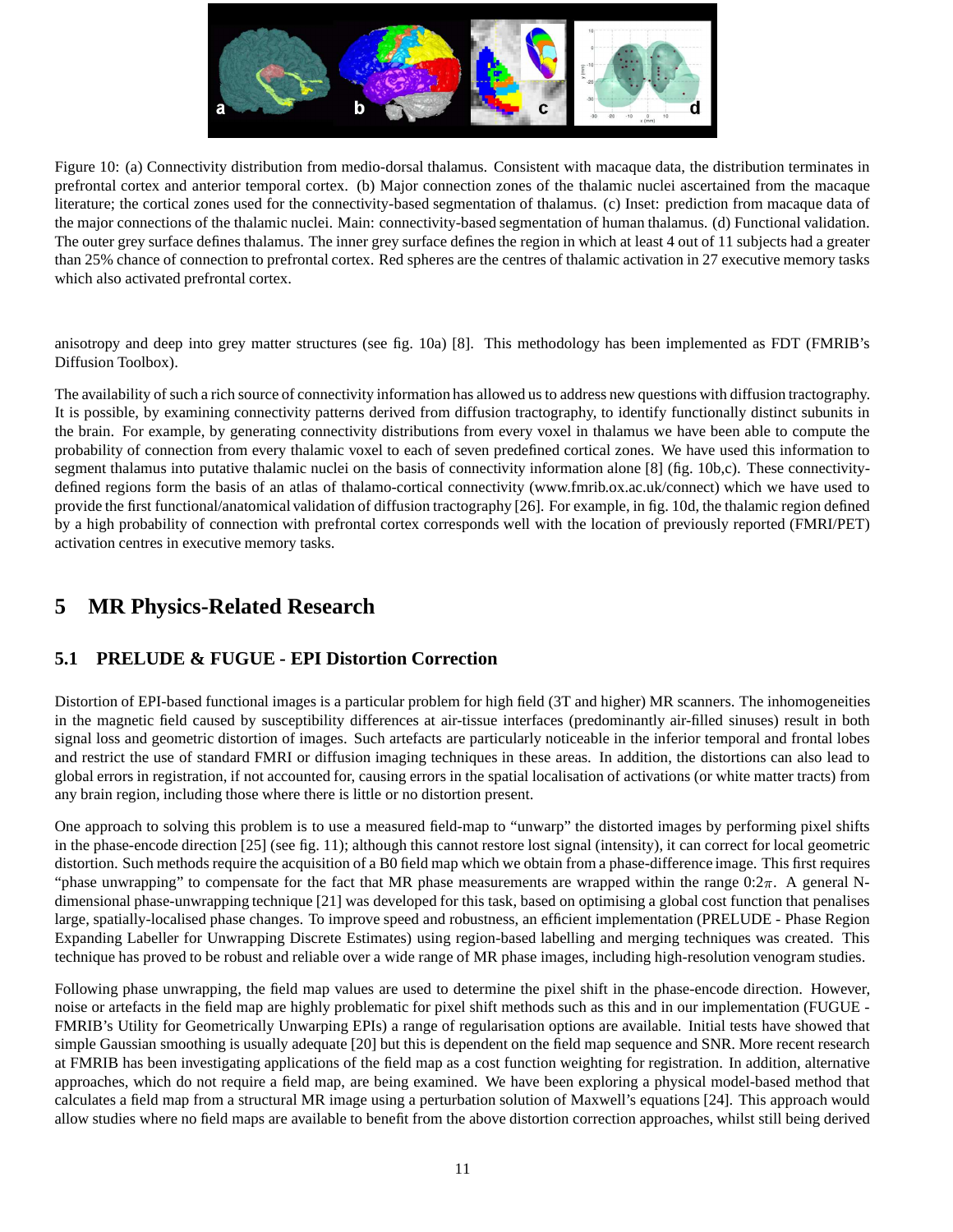

Figure 11: An example of field-map-based distortion correction for EPI: structural image, field map, original EPI, unwarped EPI



Figure 12: Example of simulated functional MR images showing modelled artefacts: within-scan motion, ghosting, B0 inhomogeneities

from the individual subject's own anatomy. Such constraints could also be beneficial in other data-driven approaches to distortion correction within time-series, such as [1], and integration of these techniques is being explored.

#### **5.2 MRI Simulation**

There is a need for quantitative simulation of functional imaging experiments to: (1) validate existing analysis methods; (2) improve understanding of the interactions between acquisition and analysis; (3) provide forward models for artefact-reduction techniques. POSSUM (Physics-Oriented Simulated Scanner for Understanding MRI) is a simulation project designed to simulate the MR signal, starting from the fundamental physics. The inputs are in the form of general "pulse sequence" and "motion" files that specify gradients, RF pulses, sampling points and orientation as a function of time. Currently, the simulator uses the BrainWeb digital brain phantom [27] as the object model, but can use any sufficiently detailed voxel-based object model.

Our main research interest in the POSSUM simulator is in modelling the interaction of motion and acquisition in order to further understand motion artefacts in FMRI and develop methods for removing these artefacts. To do this the simulator has been designed so that it incorporates bulk motion directly at the Bloch equation level, allowing within-scan motion, spin-history effects and B0-motion interaction to be accurately modelled.

A consortium has recently been formed (with research groups at the Montreal Neurological Institute [27] and the University of Pittsburgh [36] who have complementary areas of expertise in instrumental and physiological aspects of FMRI modelling) to create a unified and comprehensive FMRI simulation environment named MIDAS (MR Imaging Data Acquisition Simulator: www.midas-online.org). Future work through this collaborative project will develop a simulator that incorporates the major sources of variation present in an FMRI acquisition: acquisition type (e.g., EPI, spiral-EPI, anatomical spin-echo), susceptibility artifacts, RF inhomogeneities, physiological noise, random noise, motion and activation. This simulator will be freely available to the FMRI community to aid researchers in validating their data processing streams and to provide insight into MRI physics.

### **6 FSL - FMRIB's Software Library**

Most of the research carried out by the FMRIB Analysis Group has been made available to the wider community as a single integrated software package, FSL (FMRIB's Software Library). FSL is available as both source code and as self-contained binary distributions for Linux, MacOS X (Apple), Windows XP (under Cygwin), Solaris (Sun) and IRIX (Silicon Graphics). It is freely available for academic (non-commercial) use. Almost all tools can be run both from the command line and via GUI. The FSL binary distributions come with all necessary third-party software bundled, making installation and setup extremely easy. FSL is in active use in over 1000 laboratories worldwide.

Most FSL tools come with web-based documentation, and the most complex tools (such as FEAT) include comprehensive "bubblepopup-help" in the GUI. Example data is supplied in a separate download named FEEDS (FSL Evaluation and Example Data Suite), which as well as providing example data for trying out the various FSL tools, includes a script which runs the core tools automatically and tests the results against supplied results, in order to check that FSL is running correctly. Further support on using FSL is offered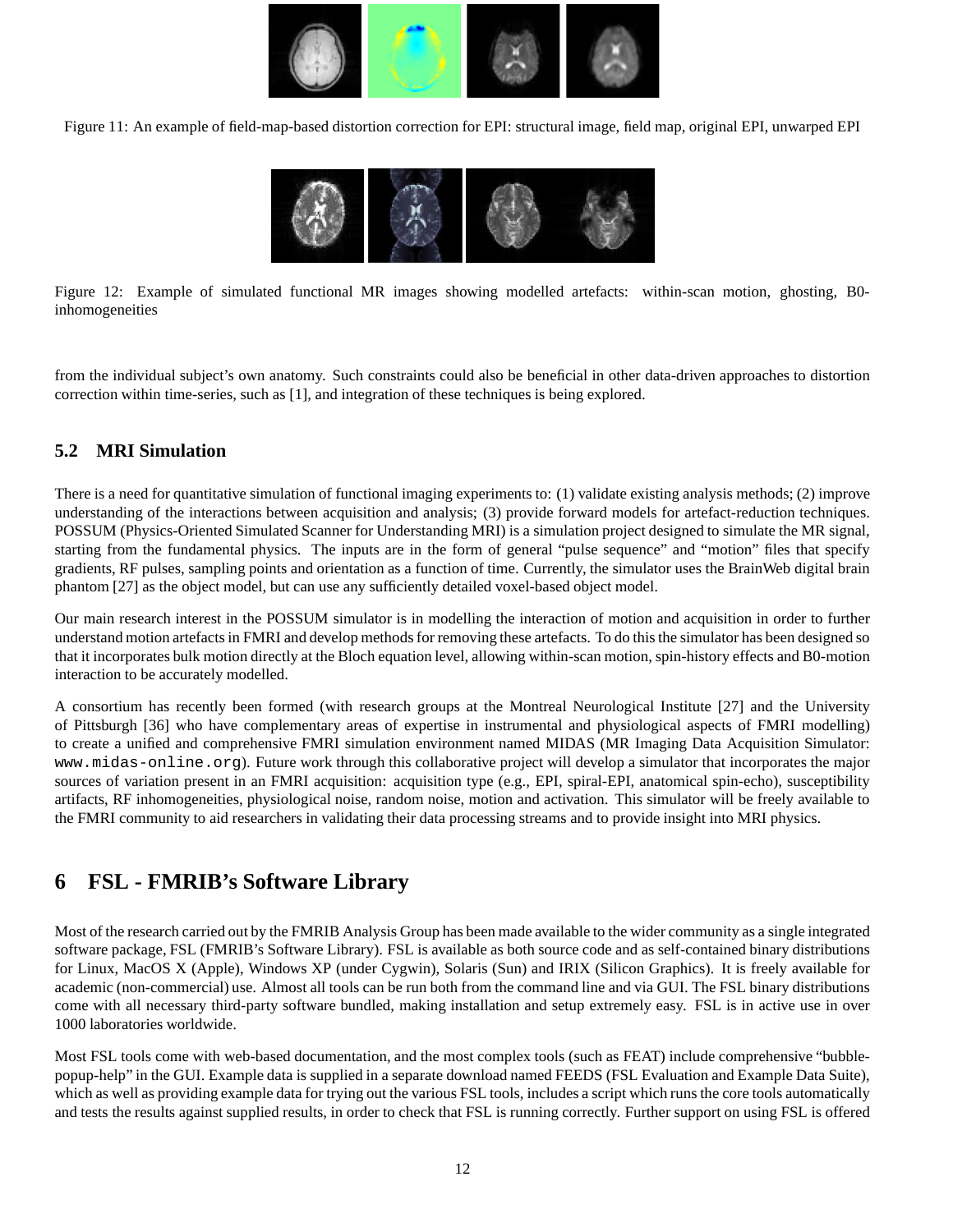via the FSL email list, at www.jiscmail.ac.uk/lists/fsl.html .

As well as the research-derived tools described in this review paper, FSL also includes a series of command-line image utilities, including a program for extracting a range of image statistics from 3D/4D images, and a "calculator" utility with a wide range of mathematical operations for 3D/4D image manipulation. FSL also includes an intuitive yet powerful 3D/4D image display tool, FSLView, which allows multiple colour overlays, multiple orthogonal or lightbox views, time series display (graph-based and moviebased), image editing and histogram viewing.

### **7 Acknowledgements**

We are grateful for financial support from the UK Medical Research Council, the UK Engineering and Physical Sciences Research Council, The Wellcome Trust, GlaxoSmithKline and the Medical Images and Signals Inter-disciplinary Research Consortium (MIAS IRC). We also acknowledge vital collaborations with the many individuals listed at www.fmrib.ox.ac.uk/fsl/contributors.html

### **References**

- [1] J.L.R. Andersson, C Hutton, J Ashburner, R Turner, and K Friston. Modelling geometric distortions in EPI time series. *NeuroImage*, 13(5):903–919, 2001.
- [2] P.R. Bannister, S.M. Smith, M. Brady, and M. Jenkinson. Spatio-temporal realignment of FMRI data. In *Eighth Int. Conf. on Functional Mapping of the Human Brain*, 2002.
- [3] C.F. Beckmann, M. Jenkinson, and S.M. Smith. General multi-level linear modelling for group analysis in FMRI. *NeuroImage*, 20:1052–1063, 2003.
- [4] C.F. Beckmann and S.M. Smith. Probabilistic Independent Component Analysis for Functional Magnetic Resonance Imaging. *IEEE Trans. on Medical Imaging*, 23(2):137–152, 2004.
- [5] C.F. Beckmann and S.M. Smith. Tensorial extensions of independent component analysis for multisubject FMRI analysis. *NeuroImage*, 2005. in press.
- [6] C.F. Beckmann, M.W. Woolrich, and S.M. Smith. Gaussian / Gamma mixture modelling of ICA/GLM spatial maps. In *Ninth Int. Conf. on Functional Mapping of the Human Brain*, 2003.
- [7] T E J Behrens, M W Woolrich, M Jenkinson, H Johansen-Berg, R G Nunes, S Clare, P M Matthews, J M Brady, and S M Smith. Characterization and propagation of uncertainty in diffusion-weighted MR imaging. *Magn Reson Med*, 50(5):1077–1088, Nov 2003.
- [8] T.E.J. Behrens, H. Johansen-Berg, M.W. Woolrich, S.M. Smith, C.A.M. Wheeler-Kingshott, P.A. Boulby, G.J. Barker, E.L. Sillery, K. Sheehan, O. Ciccarelli, A.J. Thompson, J.M. Brady, and P.M. Matthews. Non-invasive mapping of connections between human thalamus and cortex using diffusion imaging. *Nature Neuroscience*, 6(7):750–757, 2003.
- [9] M. Bianciardi, A. Cerasa, and G. Hagberg. How experimental design and first-level filtering influence efficiency in second-level analysis of event-related fMRI data. In *Ninth Int. Conf. on Functional Mapping of the Human Brain*, 2003.
- [10] B. Biswal, F.Z. Yetkin, Haughton V.M., and J.S. Hyde. Functional connectivity in the motor cortex of resting human brain using echo-planar MRI. *Magnetic Resonance in Medicine*, 34:537–541, 1995.
- [11] R.B. Buxton, E.C. Wong, and L.R. Frank. Dynamics of blood flow and oxygenation changes during brain activation: the balloon model. *Magnetic Resonance in Medicine*, 39:855–864, 1998.
- [12] Basser P.J. Matiello J. Le Bihan D. Estimation of the effective self-diffusion tensor from the NMR spin echo. *J. Magn. Reson. B*, 103:247–254, 1994.
- [13] M. De Luca, C. Beckmann, P.M. Matthews, N. De Stefano, and S.M. Smith. Spatial consistency of fMRI resting state networks across sessions and across subjects. In *Proc. Int. Soc. of Magnetic Resonance in Medicine*, 2004.
- [14] M. De Luca, C.F. Beckmann, T. Behrens, S. Clare, P.M. Matthews, N. De Stefano, M. Woolrich, and S.M. Smith. Low frequency signals in FMRI - "resting state networks" and the "intensity normalisation problem". In *Proc. Int. Soc. of Magnetic Resonance in Medicine*, 2002.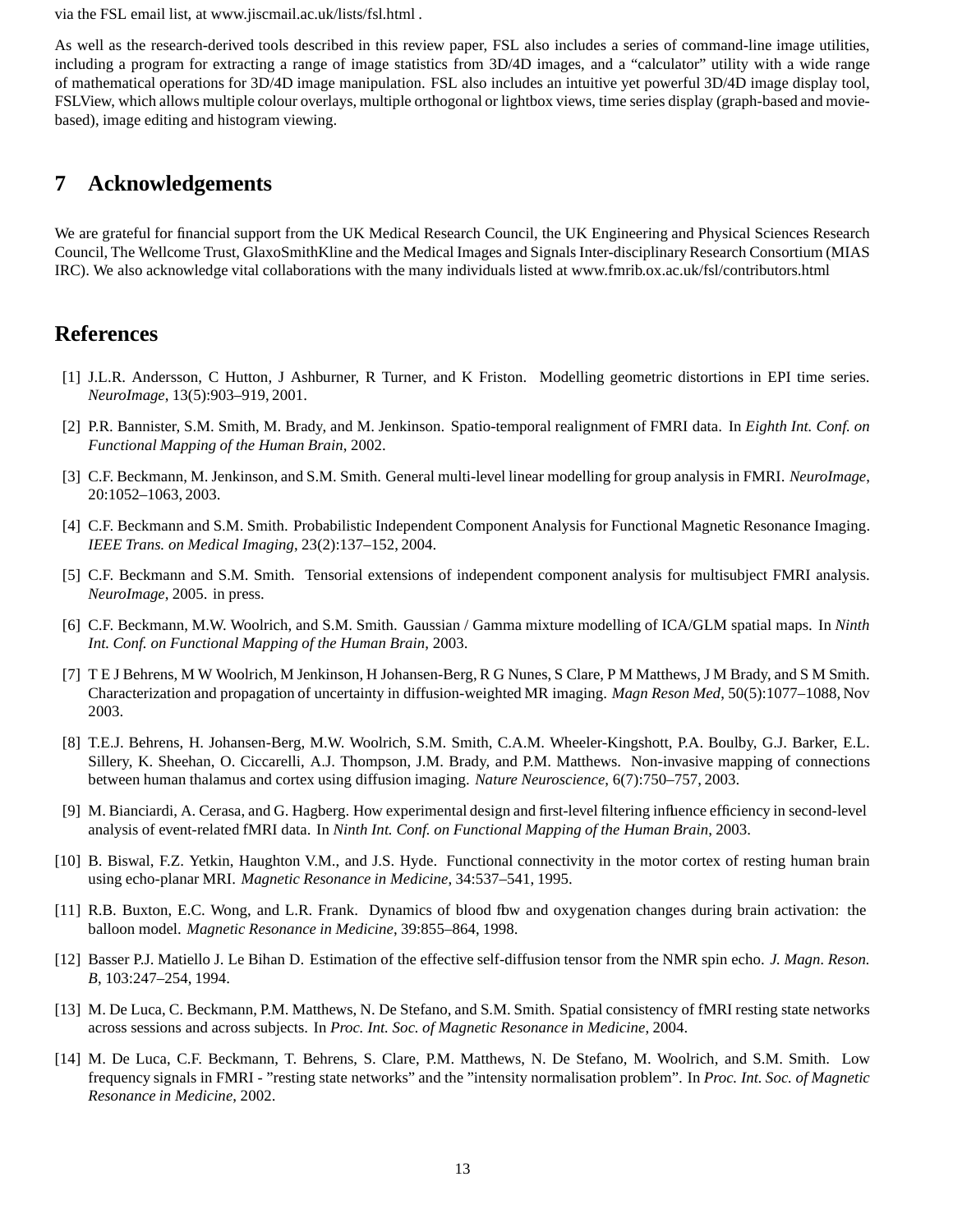- [15] N. De Stefano, M. Jenkinson, L. Guidi, M.L. Bartolozzi, A. Federico, and S.M. Smith. Voxel-level cross-subject statistical analysis of brain atrophy in early relapsing remitting MS patients. In *Proc. Int. Soc. of Magnetic Resonance in Medicine*, page 2625, 2003.
- [16] B.S Everitt and E.T. Bullmore. Mixture model mapping of brain activation in functional magnetic resonance images. *Human Brain Mapping*, 7:1–14, 1999.
- [17] K. J. Friston, W. Penny, C. Phillips, S. Kiebel, G. Hinton, and J. Ashburner. Classical and Bayesian inference in neuroimaging: Theory. *NeuroImage*, 16:465–483, 2002.
- [18] K.J. Friston, O. Josephs, E. Zarahn, A.P. Holmes, S. Rouquette, and J-B. Poline. To smooth or not to smooth? *NeuroImage*, 12:196–208, 2000.
- [19] A.P Holmes and K.J. Friston. Generalisability, random effects & population inference. In *Fourth Int. Conf. on Functional Mapping of the Human Brain, NeuroImage*, volume 7, page S754, 1998.
- [20] M. Jenkinson. Improved unwarping of EPI volumes using regularised B0 maps. In *Seventh Int. Conf. on Functional Mapping of the Human Brain*, 2001.
- [21] M. Jenkinson. A fast, automated, n-dimensional phase unwrapping algorithm. *Magnetic Resonance in Medicine*, 49(1):193– 197, 2003.
- [22] M. Jenkinson, P.R. Bannister, J.M. Brady, and S.M. Smith. Improved optimisation for the robust and accurate linear registration and motion correction of brain images. *NeuroImage*, 17(2):825–841, 2002.
- [23] M. Jenkinson and S.M. Smith. A global optimisation method for robust affine registration of brain images. *Medical Image Analysis*, 5(2):143–156,June 2001.
- [24] M. Jenkinson, J. Wilson, and P. Jezzard. Perturbation calculation of B0 field for non-conducting materials. In *Proc. Int. Soc. of Magnetic Resonance in Medicine*, 2002.
- [25] P. Jezzard and R.S. Balaban. Correction for geometric distortion in echo planar images from B0 field variations. *Magnetic Resonance in Medicine*, 34:65–73, 1995.
- [26] H. Johansen-Berg, T.E.J Behrens, E.L. Sillery, O. Ciccarelli, C.A.M. Wheeler-Kingshott, A.J. Thompson, S.M. Smith, and P.M. Matthews. Functional-anatomical validation and individual variation of diffusion tractography-based segmentation of the human thalamus. *Cerebral Cortex*, 15:31–39, January 2005.
- [27] R.K.S. Kwan, A.C. Evans, and G.B. Pike. Mri simulation-based evaluation of image processing and classification methods. *IEEE Trans. on Medical Imaging*, 18(11):1085–1097, November 1999.
- [28] D.J. McGonigle, A.M. Howseman, B.S. Athwal, K.J. Friston, R.S.J. Frackowiak, and A.P. Holmes. Variability in fMRI: An examination of intersession differences. *NeuroImage*, 11:708–734, 2000.
- [29] A. Roche, G. Malandain, X. Pennec, and N. Ayache. The correlation ratio as a new similarity measure for multimodal image registration. In *Proc. of First Int. Conf. on Medical Image Computing and Computer-Assisted Intervention (MICCAI'98)*, volume 1496 of *LNCS*, pages 1115–1124, Cambridge, USA, October 1998. Springer Verlag.
- [30] S.M. Smith. Fast robust automated brain extraction. *Human Brain Mapping*, 17(3):143–155, November 2002.
- [31] S.M. Smith, C.F. Beckmann, N. Ramnani, M.W. Woolrich, P.R. Bannister, M. Jenkinson, P.M. Matthews, and D.J. McGonigle. Intersession variability in FMRI and the effect of different analysis methods. In *Ninth Int. Conf. on Functional Mapping of the Human Brain*, 2003.
- [32] S.M. Smith and J.M. Brady. SUSAN a new approach to low level image processing. *International Journal of Computer Vision*, 23(1):45–78, May 1997.
- [33] S.M. Smith and N. De Stefano. Spatial statistical analysis of MTr images in different populations. In *Proc. Int. Soc. of Magnetic Resonance in Medicine*, 2002.
- [34] S.M. Smith, N. De Stefano, M. Jenkinson, and P.M. Matthews. Normalised accurate measurement of longitudinal brain change. *Journal of Computer Assisted Tomography*, 25(3):466–475, May/June 2001.
- [35] S.M. Smith, Y. Zhang, M. Jenkinson, J. Chen, P.M. Matthews, A. Federico, and N. De Stefano. Accurate, robust and automated longitudinal and cross-sectional brain change analysis. *NeuroImage*, 17(1):479–489, 2002.
- [36] V. A. Stenger, H. Shi, D. Shroff, W. Eddy, and D. C. Noll. fmri acquisition informatics tool. In *Human Brain Mapping*, 2003. poster 951.